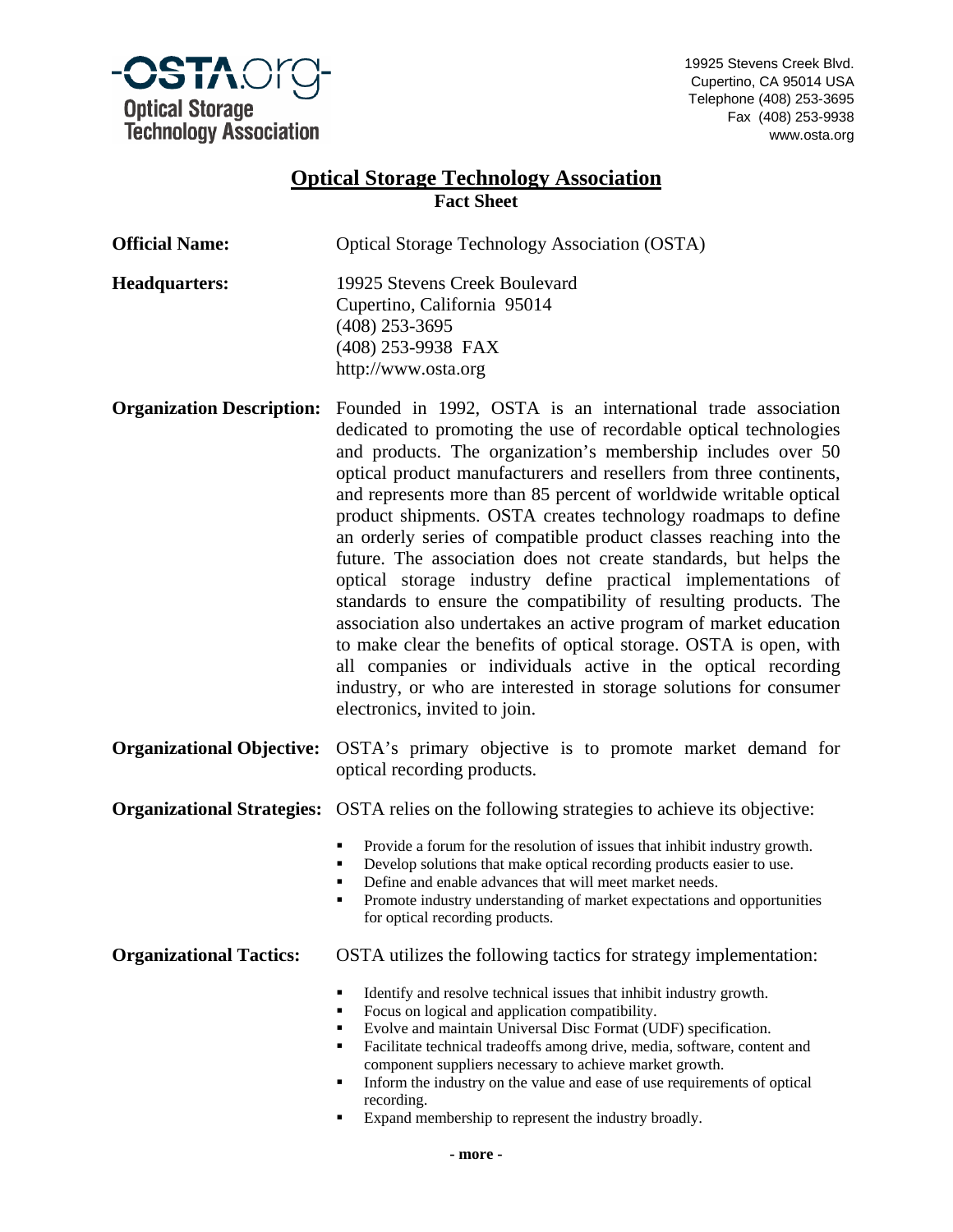*Optical Storage Technology Association Organizational Fact Sheet Page 2* 

**Member Companies:** OSTA currently has 12 member companies, which are as follows:

- **Hewlett-Packard Company**
- **Imation Corporation**
- **Microsoft Corporation**
- **•** Panasonic Technologies, Inc.
- Philips Electronics
- Pioneer Electronics (USA) Inc.
- Ricoh Company, Ltd.
- Roxio, Inc.
- Software Architects, Inc.
- **Sony Corporation**
- **Toshiba Corporation**
- **•** Verbatim Corporation

**Associate Companies:** OSTA currently has 44 associate companies, which are as follows:

| <b>Ahead Software</b>                       | <b>NIST</b>                        |
|---------------------------------------------|------------------------------------|
| <b>Aplix Corporation</b>                    | <b>NEC</b> Technologies            |
| Apple Computer                              | <b>Olympus Corporation</b>         |
| BHA Company, Ltd.                           | Pinnacle Systems GmbH              |
| CMC Magnetics/Hotan Corp.                   | Plasmon                            |
| Cyberlink Corp                              | Plextor                            |
| Eastman Kodak Company                       | Prodisc Technology                 |
| <b>Epson Imaging Technology Center</b>      | Pulstec Industrial Company Limited |
| Fujifilm USA                                | <b>QStar Technologies</b>          |
| <b>Fujitsu Computer Products of America</b> | <b>Rimage Corporation</b>          |
| <b>InPhase Technologies</b>                 | Samsung Electronics Co., Ltd.      |
| Iomega Corporation                          | Sanyo                              |
| <b>JVC Company of America</b>               | <b>Sharp Corporation</b>           |
| K-PAR Archiving Software                    | Sonic Solutions                    |
| Konica Minolta Photo Imaging Inc.           | Taiyo Yuden USA, Inc.              |
| Lite-On I.T. Corporation                    | <b>TDK Electronics Corporation</b> |
| <b>Maxell Corporation of America</b>        | TEAC America, Inc.                 |
| Memorex Products Inc.                       | Thomson Multimedia, Inc.           |
| Mitsubishi Electric Corporation             | Ulead                              |
| Mitsui Advanced Media, Inc.                 | Veritas Software Corporation       |
| Mitsumi Electric Co., Ltd.                  | Yamaha Corporation                 |
| Moulage Plastique de l'Ouest                | YesVideo                           |

**Committee Structure:** As an open trade association, OSTA functions using a series of operating committees comprised of representatives from member and associate companies. These committees are as follows:

> **The Commercial Optical Storage Applications Group (COSA)** is a subcommittee of OSTA which is dedicated to being the global authority and information repository on optical data archival systems, applications, and solutions for regulatory markets that dictate long-term storage in a nonalterable format. COSA evolved from the High Performance Technical Committee as a marketing and educational group to address the need for compliance storage products in the light of emerging new requirements in regulated industries, such as government, medical, financial and legal.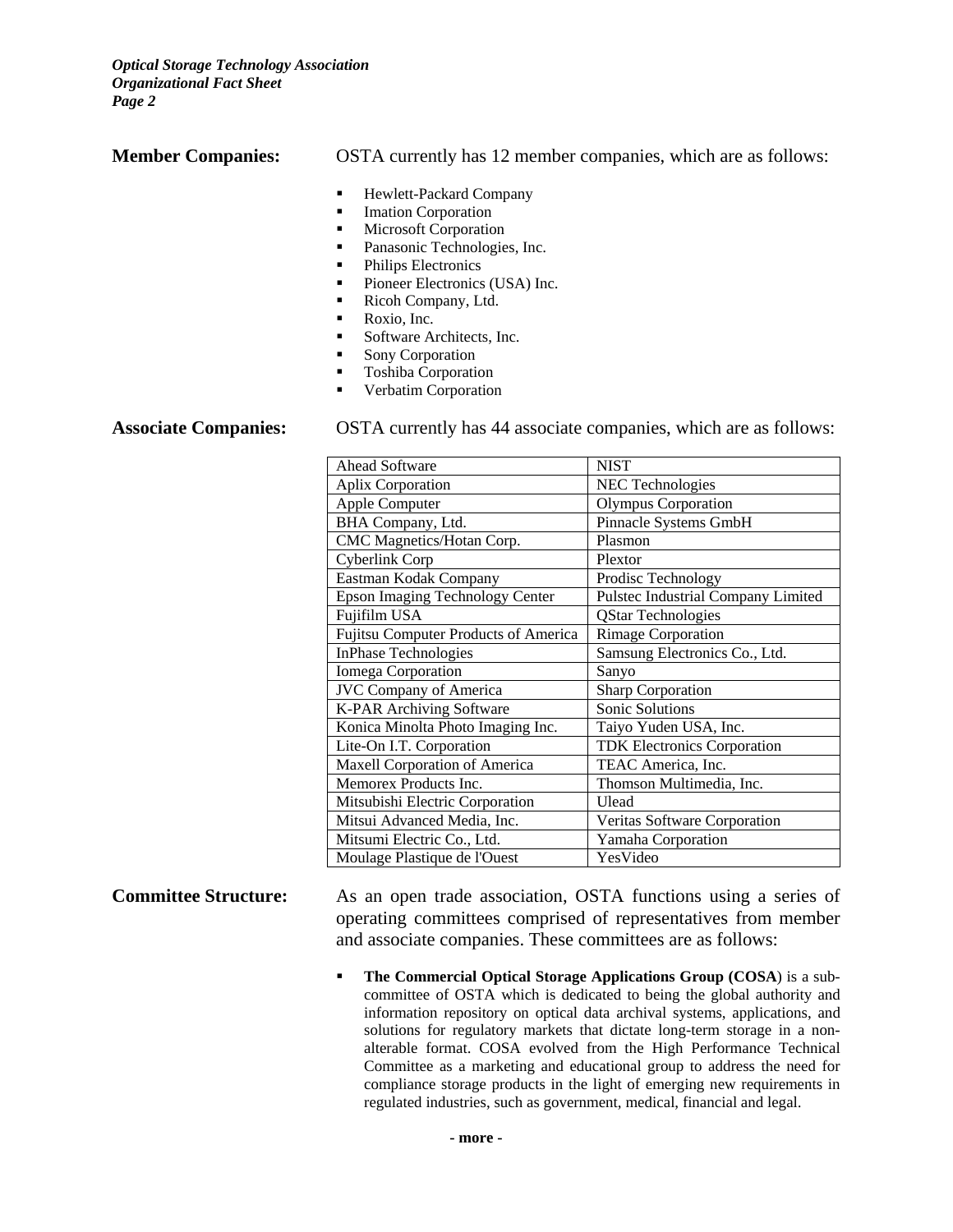*Optical Storage Technology Association Organizational Fact Sheet Page 3* 

# **Committee Structure:**

- **(Continued) ▪ The Marketing Committee** of OSTA is responsible for overseeing the development and implementation of OSTA's organizational roadmap and marketing plan, including the recruitment and retention of members, the identification of potential new technologies and markets, their needs, how to meet those needs with services and programs, and how to develop and promote such programs.
	- **The Universal Disc Format (UDF) Committee** develops and maintains the UDF file system specification and organizes UDF plugfests to improve compatibility between UDF implementations.
	- **The MultiRead Committee**, which originally created the MultiRead, MultiPlay and MultiAudio specifications and certifications, is responsible for the ongoing development of the MusicPhotoVideo (MPV) specification. The committee also maintains all existing specifications and certification tools and procedures.
	- **The DVD Compatibility Committee's** objectives are to identify causes of compatibility problems, help companies fix compatibility problems, and provide information to consumers, including corporations and government, to make purchasing decisions.
- **Technology Specifications:** OSTA has defined a number of industry-recognized technology specifications related to the practical implementations of standards to ensure the compatibility of resulting products. These specifications are:
	- **UDF:** UDF is a file system specification adopted across the optical storage industry for use on CD-R, CD-RW, DVD and other media to assure interchangeability. By facilitating an open forum where software developers can address the UDF specification and compatibility issues, OSTA has taken another step in protecting consumer interests and investments in recordable media and its content as they upgrade to newer drives.
	- **MPV:** MPV is a specification for the management of digital music, photo, and video content. It is aimed at fast start-up, recognition, and navigation of large collections of digital media content. MPV plays a role in middleware for both the burning of discs and the playback device. When implemented, the consumer enjoys a superior playback experience. It works with any file system or operating system by adding an XML metadata file that is recognized by the playback device. Originally designed for CDs and DVDs, MPV is extensible technology which works well in other storage solutions, such as memory cards and hard disc drives, as well as networked consumer digital home environments.
	- **MultiRead:** The MultiRead specification defines the parameters necessary for computer-connected optical devices to be capable of reading discs created in CD formats. Any optical device adhering to the specification is capable of reading audio CD, CD-ROM, CD-R and CD-RW discs. Any type of CD or DVD drive can be made to comply with the specification. Consistent with OSTA's vision of assuring broad compatibility for the user, a test plan has been created so manufacturers can demonstrate that they have complied with the new specification. A MultiRead logo program identifies compliant products, enabling end users to gain assurance of compatibility at the retail level.